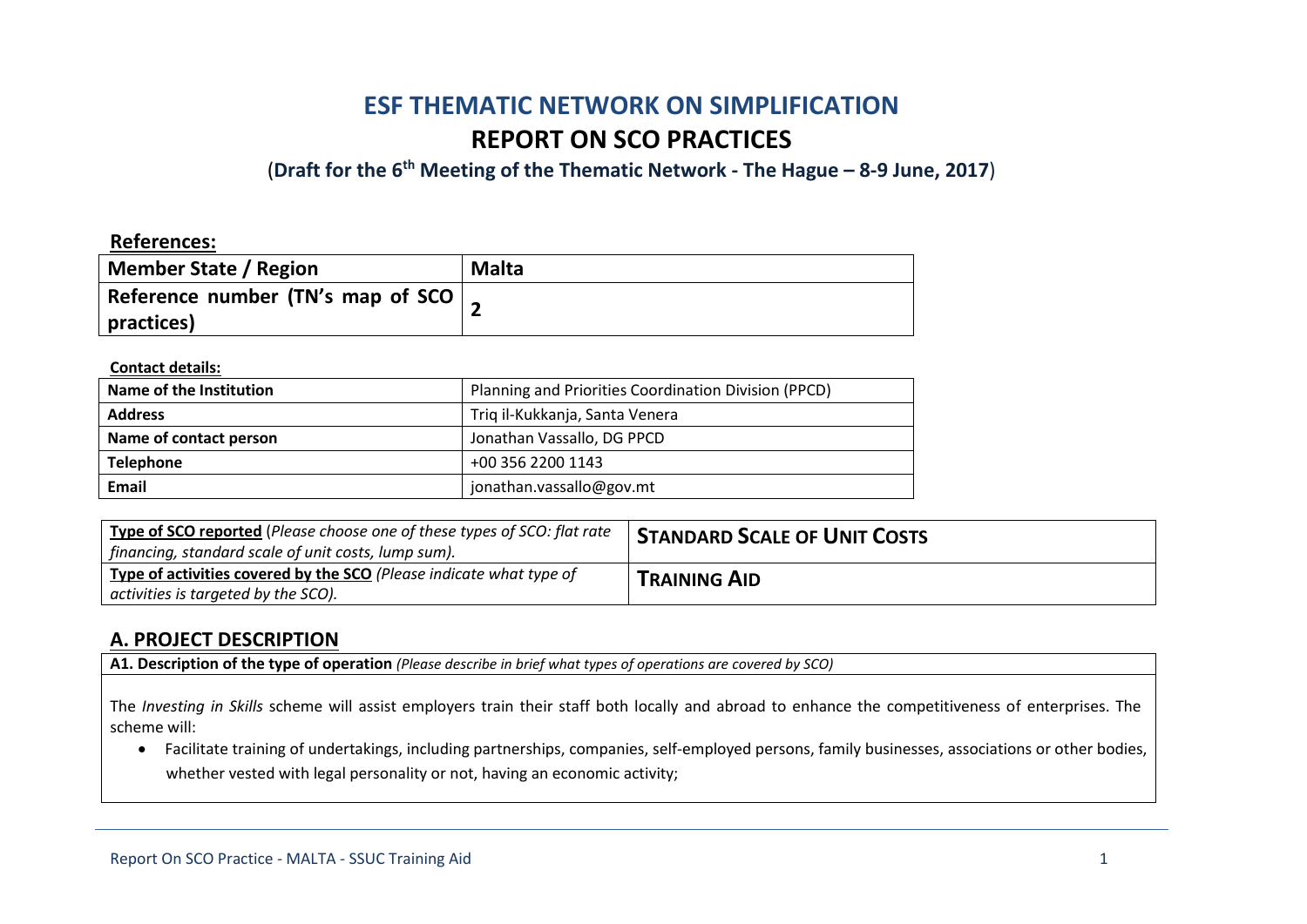- Increase productivity and enhancing adaptability in the local workforce;
- Bridging the gap between current skills and any skills gap identified by employers; and
- Increase social cohesion by enhancing the competiveness of assisted enterprises.

*Investing in Skills* is intended to promote access to the training of persons actively participating in the Maltese labour market, with a view to increasing productivity and enhancing adaptability of the same workforce by improve the knowledge and skills of employed persons. This would enhance the competitiveness of enterprises but at the same time indirectly increase the employability of the workforce.

The training envisaged under this scheme will cover both accredited training and unaccredited training.

**A2. Definition of outputs/results** (*Please give a short definition of outputs and/or results)*

The IIS scheme will provide training aid to enterprises in Malta and Gozo to promote continuous education and training in the private sector. Companies will be able to submit applications on behalf of their employees for training, both in-house and external. The training aid will be in the form of subsidies on the employees' wages attending the training and the trainer giving the training.

**A3. Beneficiaries** *(please indicate the types of beneficiaries involved in the operations covered by SCO)*

Private enterprises.

**A4. Target group(s)** *(Please list target groups within projects covered by SCO)*

- Micro / Small companies
- Medium sized companies
- Large companies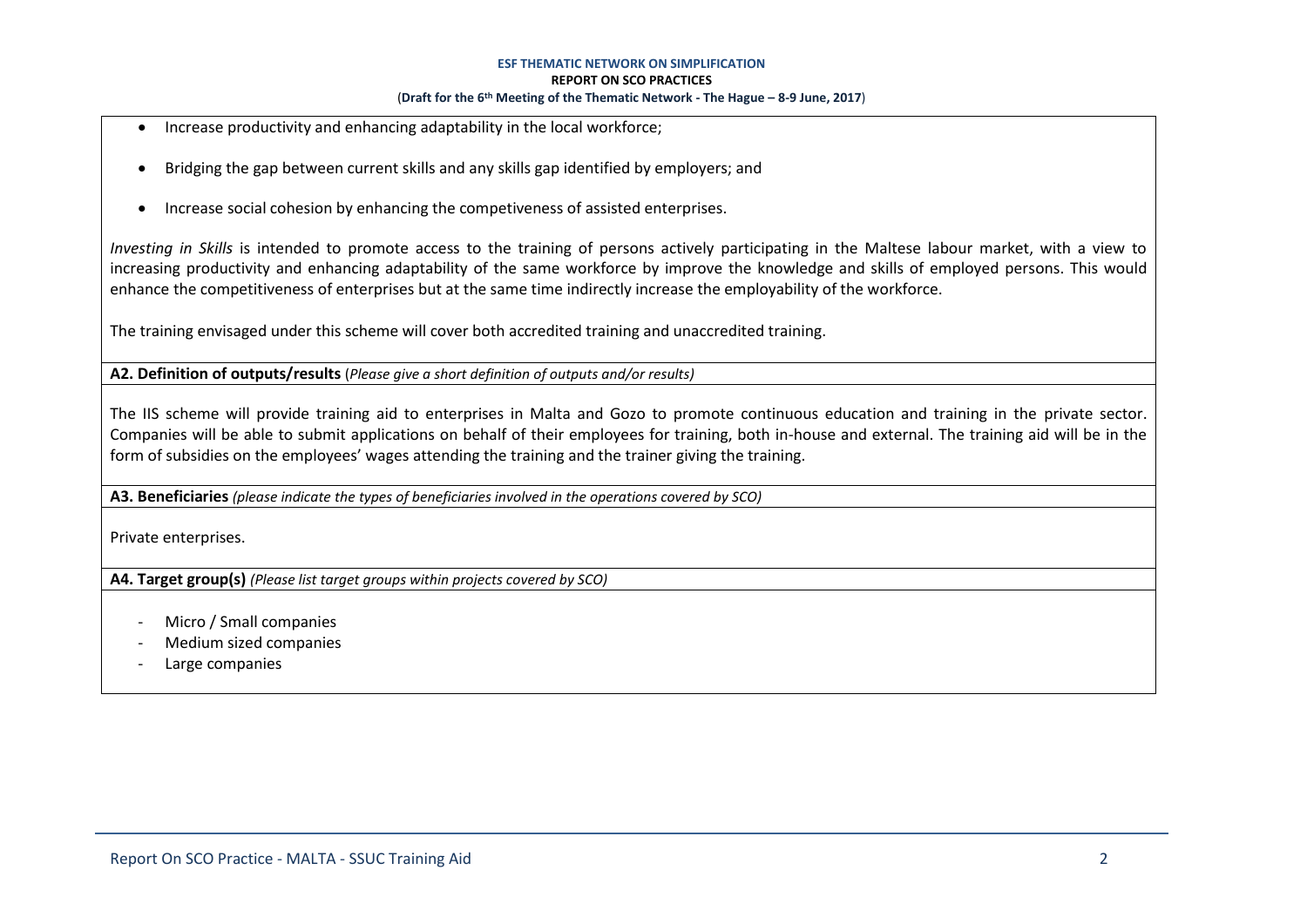## **B. METHODOLOGY AND CALCULATION METHOD**

**B.1 Methodology** *(please indicate which methodology/ies has/have been used: Fair, equitable and verifiable method / use of existing EU schemes for similar types of operation and beneficiary / Use of existing own national schemes for similar types of operations and beneficiaries / use of rates and specific methods enshrined in the regulation or in a delegated act / use of a draft budget /combination of methodologies). Please indicate if the concerned SCO has been covered by Art. 14(1) ESF)*

Methodology applied: *Fair, equitable and verifiable method*

### **Rate of €25 per hour to cover the cost of external training only for both accredited and non-accredited courses:**

The source of the data used to establish these rates were the actual training costs incurred under the Training Aid Framework (TAF) scheme funded through ESF under the 2007-2013 Programming Period in Malta for non-accredited training only. Data used came from the first 'phase' of this scheme implemented between 2009 and 2013. The Maltese PES who implemented this scheme was the IB responsible for TAF. A study was carried out to establish the average cost of training funded under TAF. Given that data on accredited courses is still being gathered, the MA applied the same rate for non-accredited courses to accredited courses given that by definition accredited courses will entail trainers with higher qualifications and more teaching hours, therefore a higher cost overall. A Delegated Act application was submitted for this rate under Article 14(1) of the ESF regulation.

Methodology applied: *Use of rates and specific methods enshrined in the regulation or in a delegated act*

### **Rate of €4.90 per participant per hour to cover the participants' wages (for both internal and external training) as well as the wage of the trainer for internal training only:**

The national minimum wage for persons aged 18 years or over as at 2017 was applied given that the national minimum wage sets the standard across the country for the lowest possible wage that can be given. This scheme intends to provide companies with training aid by subsidising the wage of the participating employees as well as any internal trainers giving the training.

**B.2 Calculation Methods** *(please describe how the calculations have been made)*

### **Rate of €25 per hour to cover the cost of external training only for both accredited and non-accredited courses:**

The source of the data used to establish these rates were the actual training costs incurred under the Training Aid Framework (TAF) scheme funded through ESF under the 2007-2013 Programming Period in Malta for non-accredited training only. Data used came from the first 'phase' of this scheme implemented between 2009 and 2013. The research focused on the number of persons receiving the same training per undertaking when looking at a Standard Scale of Unit Cost/s for training. The best scenario that lent itself to simplification and stayed true to the market in the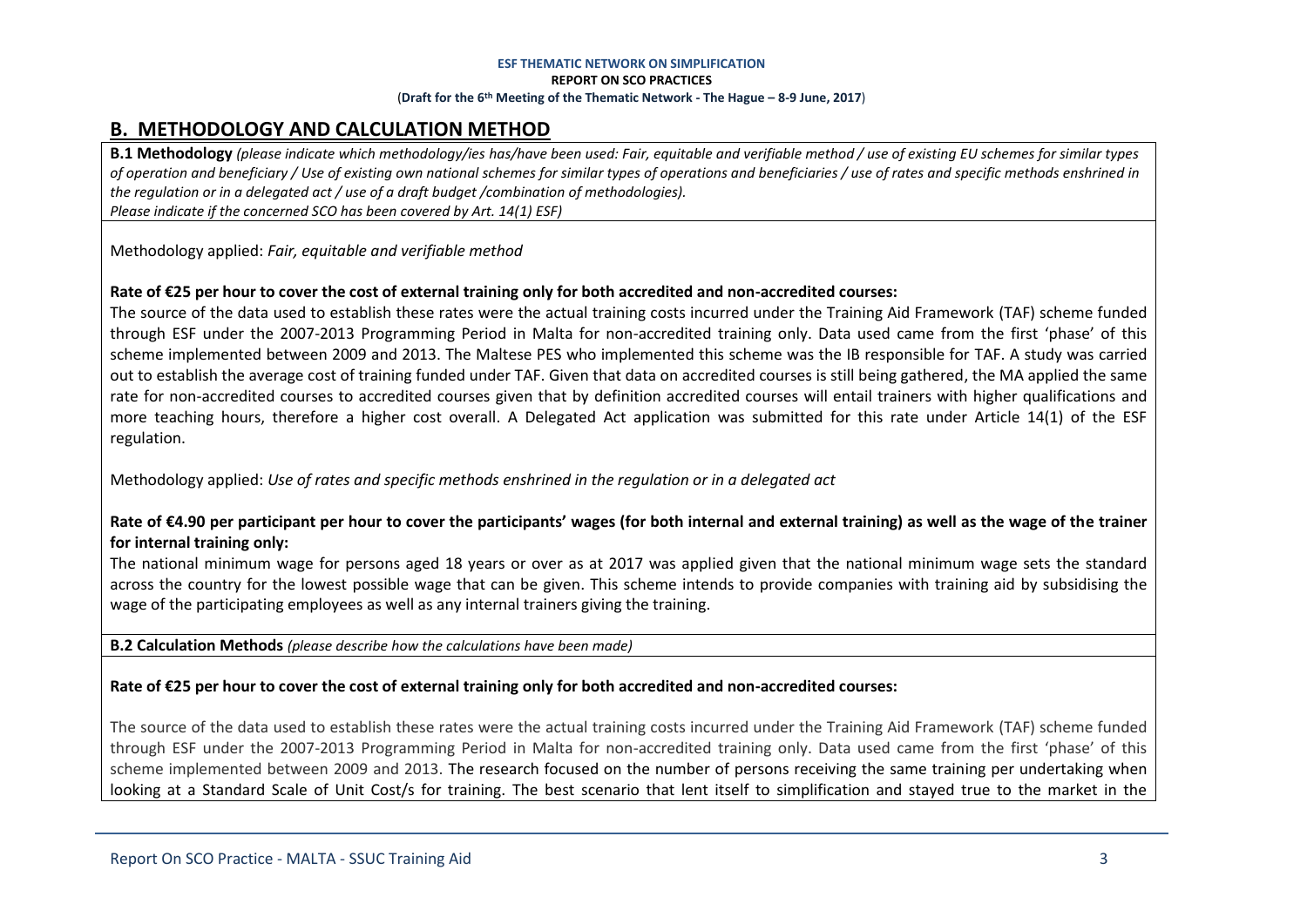reflection of the cost established, was a rate based on the number of employees per undertaking receiving the same training in line with the

| following:            |                 |                                |
|-----------------------|-----------------|--------------------------------|
|                       | Number of cases | Average hourly rate per person |
| 1 trainee             | 308             | €48.36                         |
| 2 - 5 trainees        | 333             | €24.72                         |
| 6 - 15 trainees       | 380             | €13.89                         |
| More than 15 trainees | 168             | €8.27                          |
| Total                 | 1,189           | €25.06                         |

The rate of **€**25.06 has been rounded down to €25 per person per hour for simplification purposes**.** 

**Rate of €4.90 per participant per hour to cover the participants' wages (for both internal and external training) as well as the wage of the trainer for internal training only:**

The assumptions taken in terms of quality and quantities are in line with the national minimum requirements for wages.

The methodology for the hourly rate of €4.9o was as follows:

| Rate of pay for trainees that are 18 years of age and over (in 2017):     | Per annum |
|---------------------------------------------------------------------------|-----------|
| Basic wage - $£169.76 \times 52$ weeks                                    | €8,827.52 |
| Statutory bonus payable June and December - $£135.10 \times 2 =$          | €270.20   |
| Weekly allowance bonus payable March and September - $£121.16 \times 2 =$ | €242.32   |
| Employer's share of National Insurance - $£16.98 \times 52$ Mondays =     | €882.96   |
| Total gross pay plus National Insurance per annum =                       | €10,223   |
| Hourly rate = Total gross pay plus National Insurance per annum           | €4.91     |
| divided by 52 weeks, further divided by 40 hours                          |           |

The rounded figure of €4.90 per training participant per training hour was chosen as the standard rate to be applied across the board, irrespective of the age of the training participant.

**B.3 Data source** *(please indicate the type of data used and the data source)*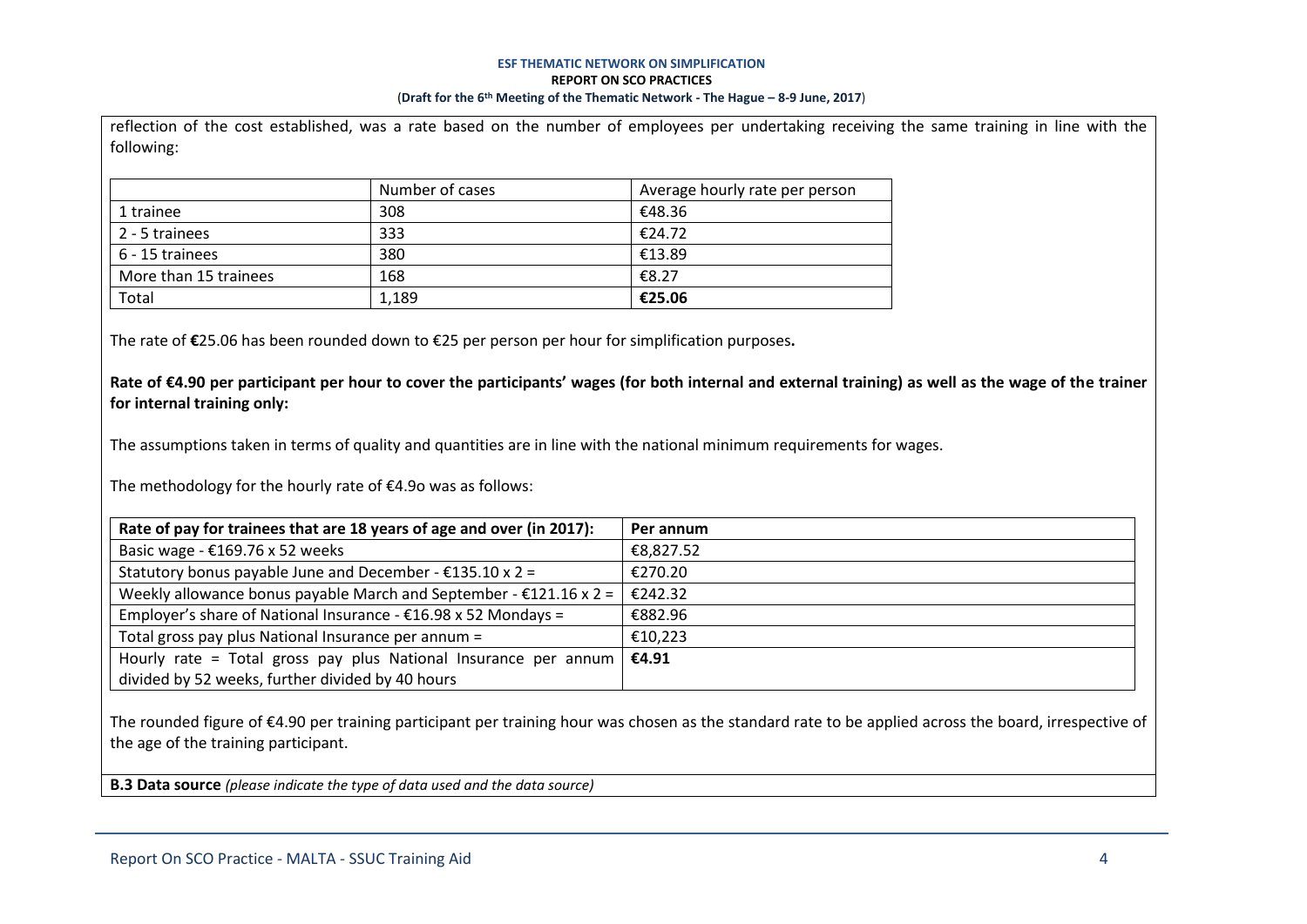The rate of **Eur25 per hour** to cover the cost of external training (only for both accredited and non-accredited courses) was based on the actual training costs incurred under the Training Aid Framework (TAF) scheme funded through ESF under the 2007-2013 Programming Period in Malta for non-accredited training only. Data used came from the first 'phase' of this scheme implemented between 2009 and 2013. The data was produced and collected by Jobsplus (previously known as the Employment and Training corporation) which was passed on to the National Commission for Further and Higher Education (NCFHE) for analysis. The latter were commissioned by the Managing Authority to carry out a study to propose a standard scale of unit cost/s for the training aid scheme – Investing In Skills.

The rate of **Eur4.90** per participant per hour to cover the participants' wages (for both internal and external training) as well as the wage of the trainer for internal training only was based on Subsidiary Legislation (SL) 452.71 – *National Minimum Wage Standard Order*. Justification for the statutory bonus payments can be found at: [https://dier.gov.mt/en/Employment-Conditions/Wages/Pages/Bonus-and-Weekly-Allowances.aspx.](https://dier.gov.mt/en/Employment-Conditions/Wages/Pages/Bonus-and-Weekly-Allowances.aspx) Rates for employers' social security contributions can be found at: [https://ird.gov.mt/services/sscrates.aspx.](https://ird.gov.mt/services/sscrates.aspx) Subsidiary Legislation 452.87 -*Organisation of Working Time Regulation* specifies the minimum and maximum working time. Article 8(1) states that *Every worker shall be entitled to paid annual leave of at least the equivalent in hours of four weeks and thirty-two hours calculated on the basis of a forty-hour working week and an eight-hour working day*. The 40 hr week is taken as the standard working week in Malta.

# **C. IMPLEMENTATION OF SCO**

(*Please describe in brief what implementation rules and conditions have been set out)*

### **Eligibility check:**

- 1. In the case of **non-accredited** training the number of training hours is being capped up to 25, 15 persons per group. The IB will be keeping a database for all the training being delivered and claimed through IIS. Therefore, in the event that a trainer/training provider claims that they have given the same training to more than one Beneficiary undertaking at the same time, this will be flagged and investigated by the IB.
- 2. In the case of **self-accredited** training providers including but not limited to MCAST and ITS, the training given by these institutions will be capped on the number of contact hours.
- 3. In the case of **accredited training** the Intermediate Body will be checking that the hours claimed are in line with NCFHE guidelines for that level rated course or the course prospectus for self-accrediting institutions. These will be checked between the training programme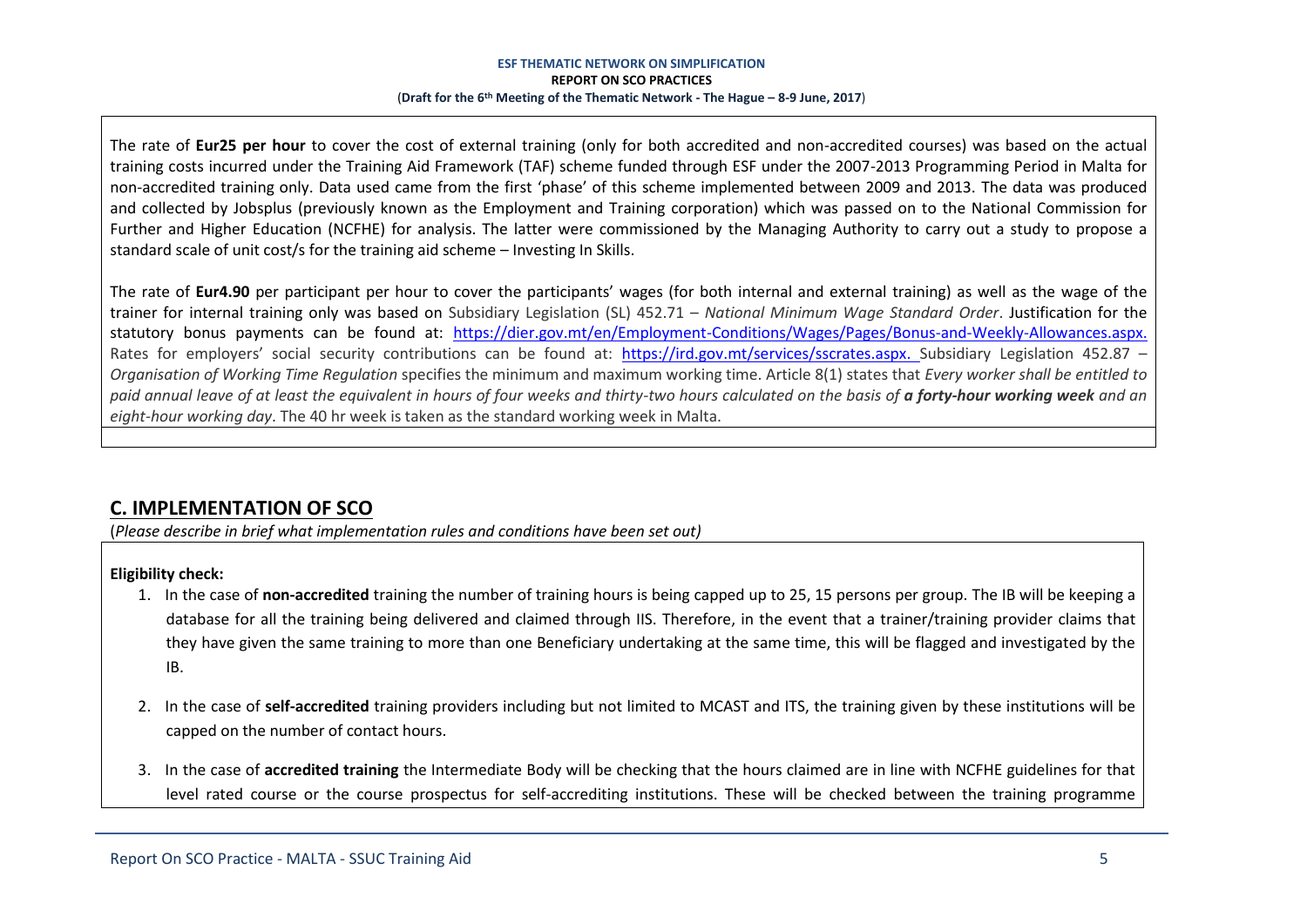submitted by the applicant undertaking against NCFHE guidelines and/or the course prospectus for self-accrediting institutions on the basis of contact hours. The IB will also be checking that the participant nominated for training is legally employed with the applicant organisation. This will be carried out through the IB's (PES) database.

4. With regards to NI contributions, the IB may ask for a declaration from the employer stating that the payments related to the National Insurance for the participant have been paid if such claims are included for reimbursement. The same applies to trainers wages.

### **D. AUDIT TRAIL**

*(Please provide a brief description of the audit trail for the concerned SCO, including documents, key contents/conditions and procedures)*

Management verifications (desk-based checks) shall be carried out by the Intermediate Body (IB) implementing this scheme and a sample check by the Managing Authority. The IB will be conducting checks on all Undertakings to ensure that expenditure is carried out in line with the Covenant/Commission Decision, Delegated Act and that the relevant procedures have been followed, and that operations and expenditure comply with Community and national rules.

Payments related to the **€25** per hour to cover the cost of external training will be processed upon evidence of participation including attendance sheets and certificate of qualifications / participation.

Payments related to the **Eur4.90** per participant per hour to cover the participants' wages (for both internal and external training) as well as the wage of the trainer for internal training only will be processed upon evidence of training given including attendance sheets and the NI declaration issued by the employer.

The IB and MA will also be conducting physical checks which will focus on the physical deliverables of the project. Physical checks will take place to verify the actual delivery of the training, to cross-checks between the number of signatures on the attendance sheets and the number of actual participants on site, and to verify that the training being delivered is in line with the training curse listed in the agreement between IB and undertaking.

The trigger for declaration to the EC will be once requests for reimbursement are processed through Treasury, verified by the MA and certified by the Certifying Authority.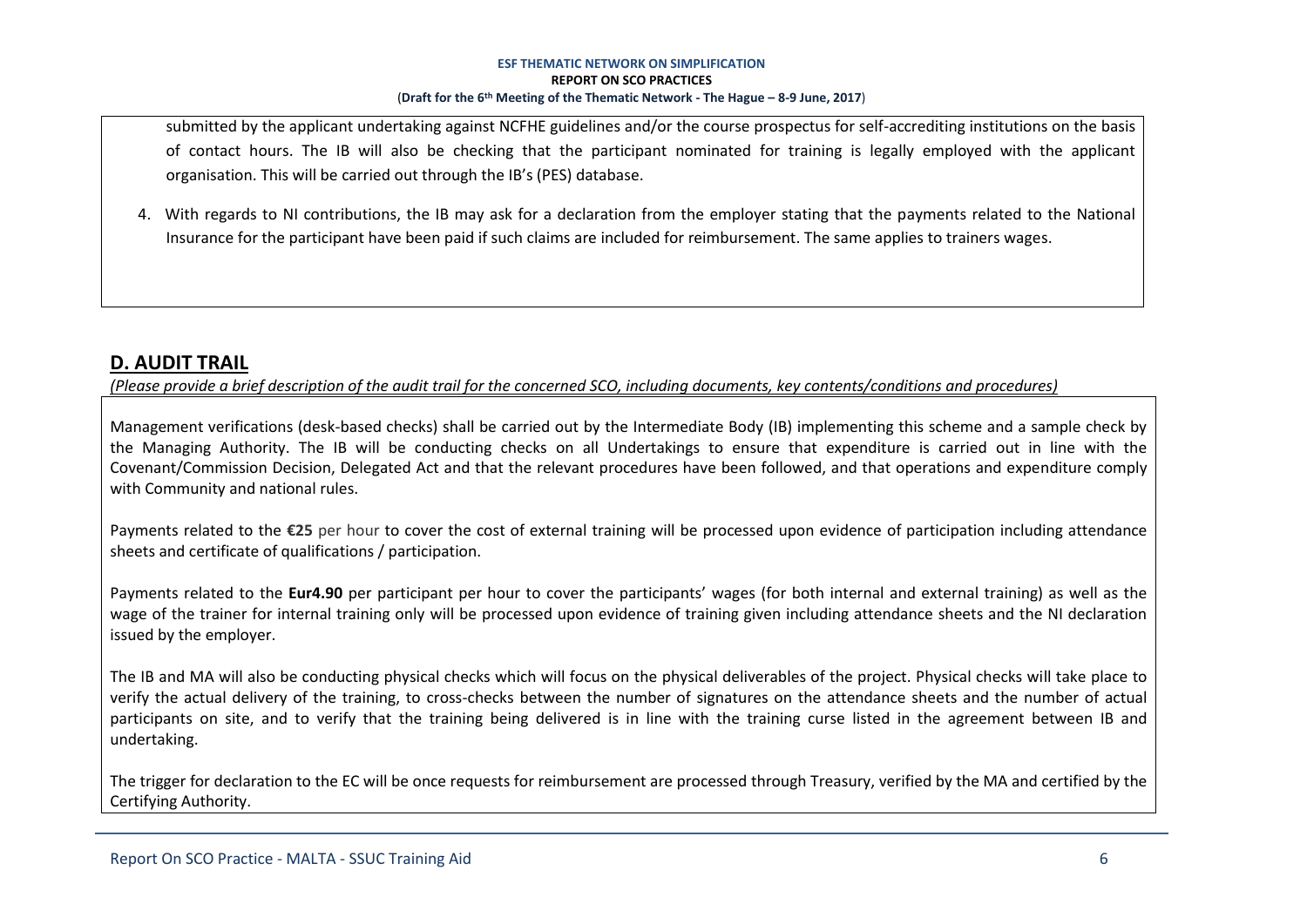### **E. ASSESSMENT BY THE AUDIT AUTHORITY (IES) INCLUDING EVENTUAL EX ANTE ASSESSMENT**

*(If relevant, please explain how the audit authority has been involved in preparation and assessment of the SCO).* 

The Maltese national audit authorities have not assessed these SCOs ex-ante. However they have been informed on the study conducted, related workings, SCOs established and relevant implementation measures through their participation within the national Steering Committee on simplification measures.

# **F. IMPACT OR ADDED VALUE FOR THE MA, BENEFICIARIES AND OTHER STAKEHOLDERS**

*(Please explain how you have perceived impact/added value of the SCO for the MA, beneficiaries and other stakeholders).* 

SCOs under the IIS Aid Scheme will reduce the administrative burden for all stakeholders involved. Both the IB and the MA will be able to focus on tasks such as carrying out sample physical on-the-spot checks in order to keep a constant tab on the quality of the training delivered and achievement of objectives through the programme indicators. The administrative burden on private undertakings is also reduced resulting in quicker disbursement, which should result in more encouragement for the private sector to continue to invest in training.

## **G. SPECIFIC ISSUES FACED WITHIN CALCULATION AND IMPLEMENTATION OF THE SCO**

*(Please indicate any issues/problems/challenges you have experienced when setting out or implementing the SCO, i.e. high workload, state aid, public procurement, national legislation, revenues etc.)*

The standard rate of €25 is based on historical data. The raw data obtained was filtered for exclusions and this left the MA with a small albeit representative sample.

The national minimum wage is revised from year to year therefore the established rate may be revised. In this regard an adjustment method was included in order to be able to revise the year in line with national increases in the Cost of Living Adjustments as well as any revisions made to social security contributions, statutory bonuses and weekly allowances. Even though this rate is providing the minimal amount allowed by law, given that this is a state aid scheme, the intention is to incentivise the private sector with a subsidy.